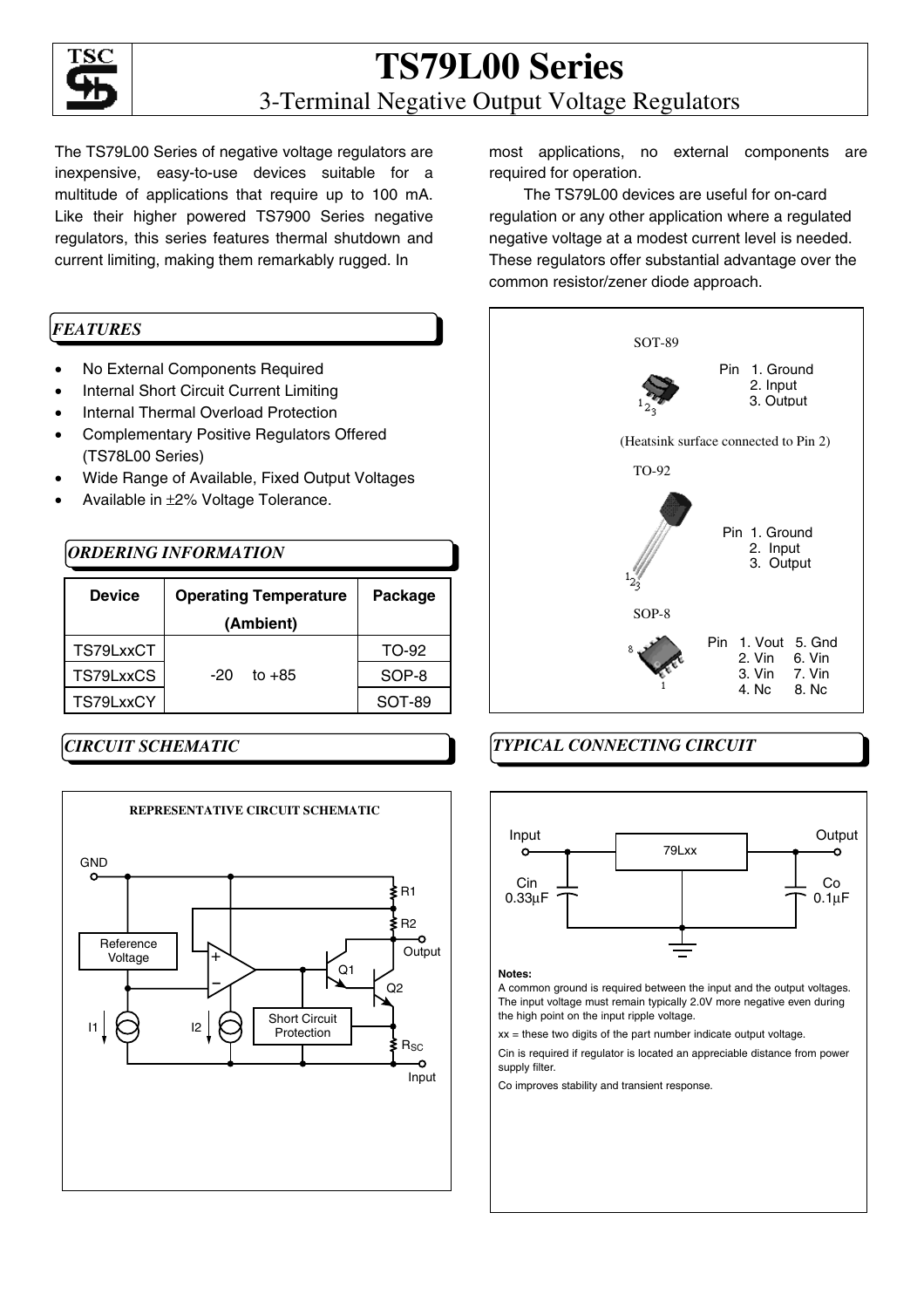

3-Terminal Negative Output Voltage Regulators

### *ABSOLUTE MAXIMUM RATINGS*  $(T_A = +25^{\circ}C)$

| <b>RATING</b>             | <b>SYMBOL</b>                | <b>TS79L00 SERIES</b> | <b>UNIT</b>  |
|---------------------------|------------------------------|-----------------------|--------------|
| Input Voltage             | Vin $*1$                     | - 35                  | ν            |
| Input Voltage             | Vin *2 *3                    | - 40                  | ٧            |
| Storage Temperature       | Tstg                         | $-25$ to $+150$       | $^{\circ}C$  |
| <b>Operating Ambient</b>  | ${\mathsf T}_{\textsf{opr}}$ | $-20$ to $+85$        | $^{\circ}C$  |
| Temperature               |                              |                       |              |
| <b>Operating Junction</b> | T,                           | 0 to $+125$           | $^{\circ}$ C |
| Temperature               |                              |                       |              |

Note: \*1. TS79L05

\*2. TS79L12, TS79L15, TS79L18

\*3. TS79L24

### • *TS79L05 ELECTRICAL CHARACTERISTICS*

### $(V_1 = -10V, I_0 = 40 \text{ mA}, C_1 = 0.33 \mu\text{F}, C_0 = 0.1 \mu\text{F}, 0^{\circ}\text{C} < T_1 < 125^{\circ}\text{C}$  unless otherwise noted.)

| <b>CHARACTERISTIC</b>                                             | <b>SYMBOL</b>   | <b>MIN</b> | <b>TYP</b> | <b>MAX</b> | <b>UNIT</b> |
|-------------------------------------------------------------------|-----------------|------------|------------|------------|-------------|
| Output Voltage $(T_J = + 25^{\circ}C)$                            | $V_{\rm O}$     | $-4.9$     | $-5.0$     | $-5.1$     | Vdc         |
| Line Regulation $(T_J = + 25$ °C)                                 | <b>REGline</b>  |            |            |            | mV          |
| -7.0 Vdc ≥ V <sub>1</sub> ≥ -20 Vdc                               |                 |            |            | 150        |             |
| -8.0 Vdc ≥ V <sub>1</sub> ≥ -20 Vdc                               |                 |            |            | 100        |             |
| Load Regulation                                                   | <b>REGload</b>  |            |            |            | mV          |
| $T_J = +25$ °C, 1.0 mA $\leq l_0 \leq 100$ mA                     |                 |            |            | 60         |             |
| 1.0 $mA \leq l_0 \leq 40$ mA                                      |                 |            |            | 30         |             |
| <b>Output Voltage</b>                                             | $V_{\rm O}$     |            |            |            | Vdc         |
| - 7.0 Vdc ≥ V <sub>1</sub> ≥ -20 Vdc, 1.0mA≤l <sub>0</sub> ≤40 mA |                 | $-4.9$     |            | $-5.1$     |             |
| $V_1$ = -10 Vdc, 1.0mA≤l <sub>0</sub> ≤70 mA                      |                 | $-4.9$     |            | $-5.1$     |             |
| Input Bias Current                                                | $I_{IB}$        |            |            |            | mA          |
| $(T_J = +25^{\circ}C)$                                            |                 |            |            | 6.0        |             |
| $(T_J = +125^{\circ}C)$                                           |                 |            |            | 5.5        |             |
| Input Bias Current Change                                         | $\Delta I_{IB}$ |            |            |            | mA          |
| - 8.0 Vdc ≥ V <sub>i</sub> ≥ -20 Vdc                              |                 |            |            | 1.5        |             |
| 1.0 mA $\leq$ $I_{\odot}$ $\leq$ 40 mA                            |                 |            |            | 0.1        |             |
| <b>Output Noise Voltage</b>                                       | Vn              |            | 40         | --         | $\mu$ V     |
| $(T_A = +25^{\circ}C, 10 Hz \le f \le 100 kHz)$                   |                 |            |            |            |             |
| <b>Ripple Rejection</b>                                           | <b>RR</b>       | 41         | 49         | --         | dB          |
| $(-8.0 \ge V_1 \ge -18$ Vdc, f = 120 Hz, T <sub>J</sub> = 25 °C)  |                 |            |            |            |             |
| Dropout Voltage $I_0 = 40$ mA, $T_J = +25$ °C                     | $ V_1 - V_0 $   |            | 1.7        |            | Vdc         |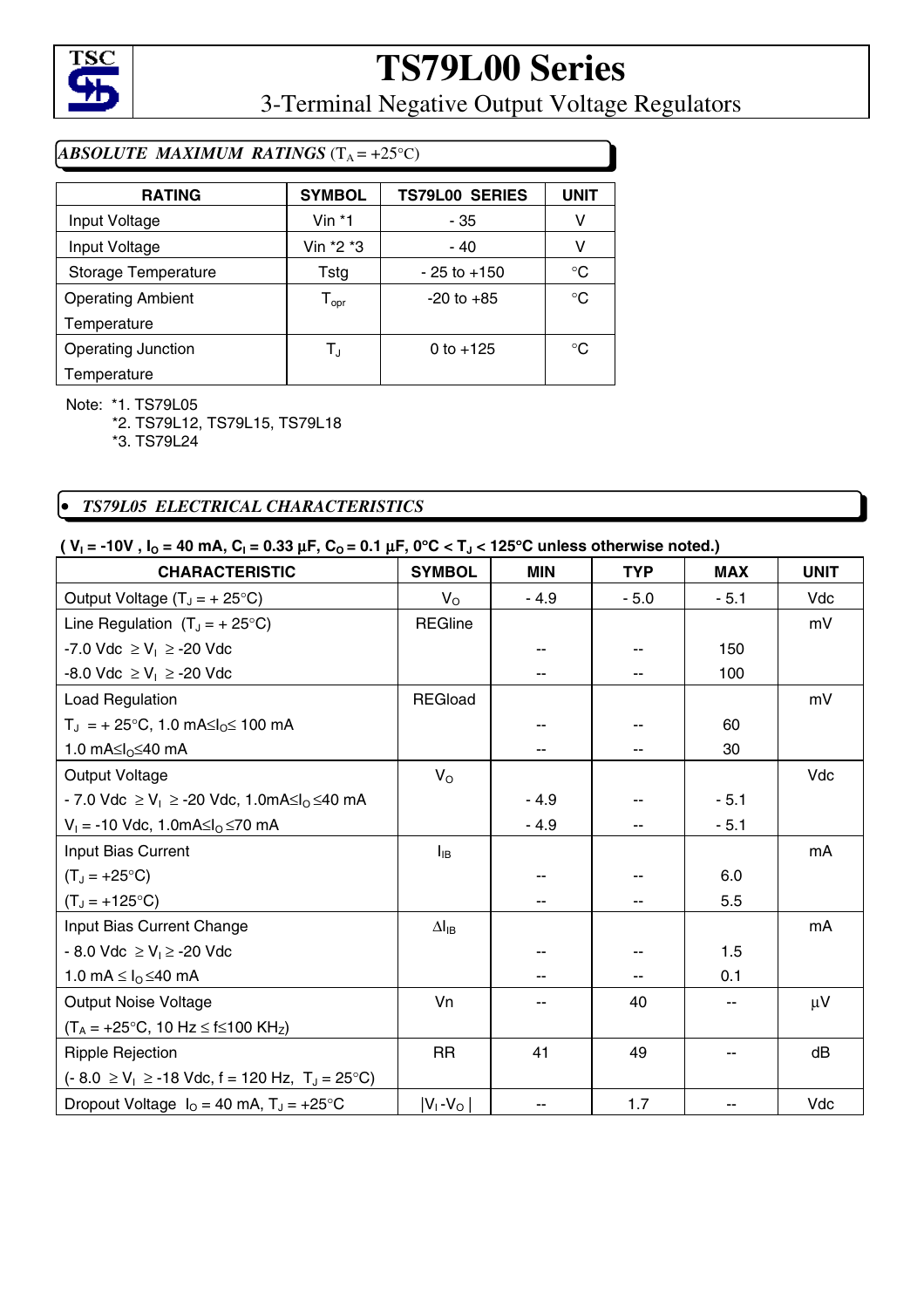

3-Terminal Negative Output Voltage Regulators

### • *TS79L09 ELECTRICAL CHARACTERISTICS*

| VI=-15V,IO=40mA,CI=0.33 µF,Co=0.1Mf,-40°C <tj<+125°c(for noted.)<="" otherwise="" th="" ts78ixx),0°c<tj<125°c(ts78ixx)),unless=""></tj<+125°c(for> |                 |        |            |            |             |  |
|----------------------------------------------------------------------------------------------------------------------------------------------------|-----------------|--------|------------|------------|-------------|--|
| <b>CHARACTERISTIC</b>                                                                                                                              | <b>SYMBOL</b>   | MIN    | <b>TYP</b> | <b>MAX</b> | <b>UNIT</b> |  |
| Output Voltage (Tj=+25°C)                                                                                                                          | Vo              | $-8.6$ | $-9.0$     | $-9.4$     | Vdc         |  |
| Line Regulation(Tj=+25 $\degree$ C, lo=40mA)                                                                                                       |                 |        |            |            |             |  |
| 11.5V≤Vi≤24V,                                                                                                                                      | <b>REGline</b>  |        | 20         | 175        | mV          |  |
| 12V≤Vi≤24V,                                                                                                                                        |                 |        | 12         | 125        |             |  |
| Load Regulation                                                                                                                                    |                 |        |            |            |             |  |
| Tj=+25℃, 1.0mA≤lo≤100mA                                                                                                                            | <b>REGload</b>  | ۰.     | 15         | 90         | mV          |  |
| Tj=+25℃,1.0mA≤lo≤40mA                                                                                                                              |                 | $-$    | 8.0        | 40         |             |  |
| <b>Output Voltage</b>                                                                                                                              |                 |        |            |            |             |  |
| 11.5V≤Vi≤24V, 1.0mA≤lo≤40mA                                                                                                                        | Vo              | $-8.5$ |            | $-9.5$     | Vdc         |  |
| Vi=15V, 1.0mA≤lo≤70mA                                                                                                                              |                 | $-8.5$ |            | $-9.5$     |             |  |
| Input Bias Current                                                                                                                                 |                 |        |            |            |             |  |
| $(Tj=+25^{\circ}C)$                                                                                                                                | $I_{IB}$        |        | 3.0        | 6.0        | mA          |  |
| $(T=+125^{\circ}C)$                                                                                                                                |                 | --     |            | 5.5        |             |  |
| Input Bias Current Change                                                                                                                          |                 |        |            |            |             |  |
| 11V≤Vi≤23V                                                                                                                                         | $\Delta I_{IB}$ |        |            | 1.5        | mA          |  |
| 1.0mA≤lo≤40mA                                                                                                                                      |                 |        |            | 0.1        |             |  |
| <b>Output Noise Voltage</b>                                                                                                                        |                 |        |            |            |             |  |
| (Ta=+25℃, 10Hz≤f≤100KHz)                                                                                                                           | Vn              | --     | 60         | --         | $\mu$ V     |  |
| <b>Ripple Rejection</b>                                                                                                                            |                 |        |            |            |             |  |
| (lo=40mA, f=120Hz, 12V≤Vi≤23V, Tj=+25℃                                                                                                             | <b>RR</b>       | 37     | 57         | --         | dB          |  |
| Dropout Voltage (Tj=+25℃)                                                                                                                          | Vi-Vo           | --     | 1.7        |            | Vdc         |  |

### • *TS79L12 ELECTRICAL CHARACTERISTICS*

### $(V_1 = -19V$ ,  $I_0 = 40$  mA,  $C_1 = 0.33 \mu$ F,  $C_0 = 0.1 \mu$ F,  $0^{\circ}$ C < T<sub>J</sub> < 125<sup>°</sup>C unless otherwise noted.)

| <b>CHARACTERISTIC</b>                                              | <b>SYMBOL</b>        | <b>MIN</b> | <b>TYP</b> | <b>MAX</b> | <b>UNIT</b> |
|--------------------------------------------------------------------|----------------------|------------|------------|------------|-------------|
| Output Voltage $(T_J = +25^{\circ}C)$                              | $V_{\rm O}$          | $-11.76$   | $-12$      | - 12.24    | Vdc         |
| Line Regulation $(T_J = +25^{\circ}C)$                             | <b>REGline</b>       |            |            |            | mV          |
| -14.5 Vdc ≥ V <sub>i</sub> ≥ -27 Vdc                               |                      | --         |            | 250        |             |
| -16 Vdc ≥V <sub>1</sub> ≥ -27 Vdc                                  |                      | --         |            | 200        |             |
| Load Regulation                                                    | <b>REGload</b>       |            |            |            | mV          |
| $T_J = +25$ °C, 1.0 mA $\leq I_0 \leq 100$ mA                      |                      |            |            | 100        |             |
| 1.0 mA $\leq$ $I_{\odot}$ $\leq$ 40 mA                             |                      |            |            | 50         |             |
| Output Voltage                                                     | $V_{\rm O}$          |            |            |            | Vdc         |
| -14.5 Vdc ≥ V <sub>1</sub> ≥ -27 Vdc, 1.0mA ≤ $I_0$ ≤ 40 mA        |                      | $-11.66$   |            | $-12.34$   |             |
| $V_1 = -19$ Vdc, 1.0mA $\leq I_0 \leq 70$ mA                       |                      | $-11.66$   |            | $-12.34$   |             |
| Input Bias Current                                                 | $I_{IB}$             |            |            |            | mA          |
| $(T_1 = + 25^{\circ}C)$                                            |                      |            |            | 6.5        |             |
| $(T_J = + 125$ °C)                                                 |                      |            |            | 6.0        |             |
| Input Bias Current Change                                          | $\Delta I_{IB}$      |            |            |            | mA          |
| - 16 Vdc ≥ V <sub>i</sub> ≥ -27 Vdc                                |                      | --         |            | 1.5        |             |
| 1.0 mA $\leq I_0 \leq 40$ mA                                       |                      |            |            | 0.1        |             |
| <b>Output Noise Voltage</b>                                        | Vn                   |            | 80         |            | $\mu$ V     |
| $(T_A = +25$ °C, 10 Hz $\le$ f $\le$ 100 KH <sub>z</sub> )         |                      |            |            |            |             |
| <b>Ripple Rejection</b>                                            | <b>RR</b>            | 37         | 42         |            | dB          |
| $(-15 \ge V_1 \ge -25$ Vdc, f = 120 Hz, T <sub>J</sub> = 25 °C)    |                      |            |            |            |             |
| Dropout Voltage $(l_0 = 40 \text{ mA}, T_J = +25^{\circ}\text{C})$ | $V_1$ - $V_{\Omega}$ |            | 1.7        |            | Vdc         |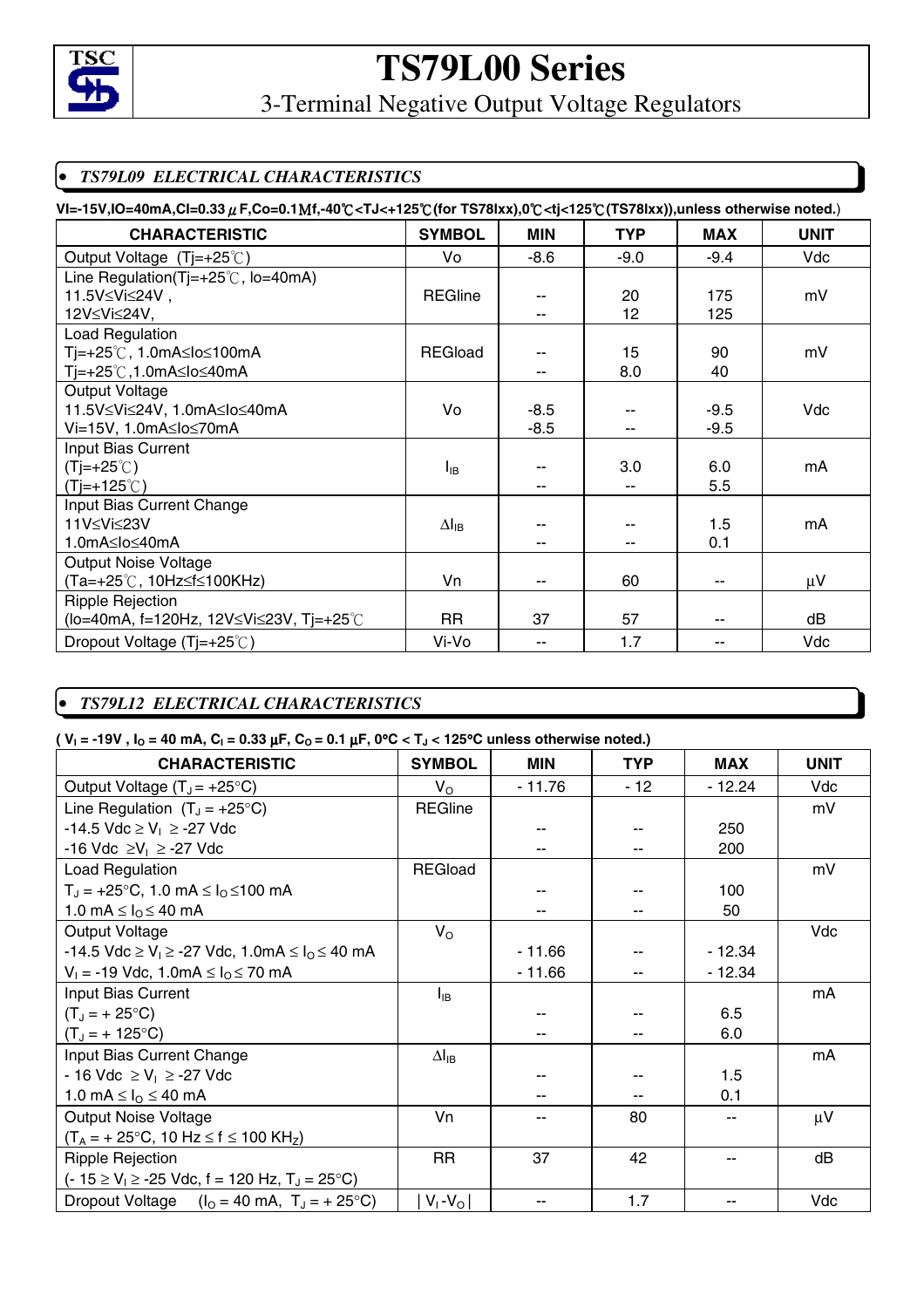

3-Terminal Negative Output Voltage Regulators

### • *TS79L15 ELECTRICAL CHARACTERISTICS*

| ( $V_1 = -23V$ , $I_0 = 40$ mA, $C_1 = 0.33 \mu F$ , $C_0 = 0.1 \mu F$ , $0^{\circ}C < T_0 < 125^{\circ}C$ unless otherwise noted.) |                 |                          |            |            |             |  |  |
|-------------------------------------------------------------------------------------------------------------------------------------|-----------------|--------------------------|------------|------------|-------------|--|--|
| <b>CHARACTERISTIC</b>                                                                                                               | <b>SYMBOL</b>   | <b>MIN</b>               | <b>TYP</b> | <b>MAX</b> | <b>UNIT</b> |  |  |
| Output Voltage $(T_J = +25^{\circ}C)$                                                                                               | $V_{\rm O}$     | - 14.7                   | - 15       | $-15.3$    | Vdc         |  |  |
| Line Regulation $(T_J = +25^{\circ}C)$                                                                                              | <b>REGline</b>  |                          |            |            | mV          |  |  |
| -17.5 Vdc≥V <sub>l</sub> ≥ -30 Vdc                                                                                                  |                 |                          |            | 300        |             |  |  |
| -20 Vdc ≥ V <sub>i</sub> ≥ -30 Vdc                                                                                                  |                 |                          |            | 250        |             |  |  |
| Load Regulation                                                                                                                     | <b>REGload</b>  |                          |            |            | mV          |  |  |
| $T_{J}$ = + 25°C, 1.0 mA $\leq I_{O} \leq 100$ mA                                                                                   |                 |                          |            | 150        |             |  |  |
| 1.0 mA $\leq$ $I_{\odot}$ $\leq$ 40 mA                                                                                              |                 |                          |            | 75         |             |  |  |
| Output Voltage                                                                                                                      | $V_{\rm O}$     |                          |            |            | Vdc         |  |  |
| -17.5 Vdc ≥V <sub>l</sub> ≥ -30 Vdc, 1.0mA $\leq I_0 \leq 40$ mA                                                                    |                 | $-14.25$                 |            | $-15.75$   |             |  |  |
| $V_1$ = -23 Vdc, 1.0 mA ≤ $I_0$ ≤70 mA                                                                                              |                 | $-14.25$                 |            | $-15.75$   |             |  |  |
| Input Bias Current $(T_J = +25^{\circ}C)$                                                                                           | $I_{IB}$        | --                       |            | 6.5        | mA          |  |  |
| $(T_J = + 125^{\circ}C)$                                                                                                            |                 | $\overline{\phantom{a}}$ |            | 6.0        |             |  |  |
| Input Bias Current Change                                                                                                           | $\Delta I_{IB}$ |                          |            |            | mA          |  |  |
| -20 Vdc ≥ V <sub>l</sub> ≥ -30 Vdc                                                                                                  |                 |                          |            | 1.5        |             |  |  |
| 1.0 mA $\leq$ $I_{\Omega}$ $\leq$ 40 mA                                                                                             |                 |                          |            | 0.1        |             |  |  |
| <b>Output Noise Voltage</b>                                                                                                         | Vn              |                          | 90         | --         | μV          |  |  |
| $(T_A = +25$ °C, 10 Hz $\le$ f $\le$ 100 KH <sub>z</sub> )                                                                          |                 |                          |            |            |             |  |  |
| <b>Ripple Rejection</b>                                                                                                             | RR              | 34                       | 39         |            | dB          |  |  |
| $(-18.5 \text{ Vdc} \ge V_1 \ge -28.5 \text{ Vdc}, f = 120 \text{ H}_2)$                                                            |                 |                          |            |            |             |  |  |
| Dropout Voltage $(l_0 = 40 \text{ mA}, T_J = +25^{\circ}\text{C})$                                                                  | $V_1$ - $V_0$   | --                       | 1.7        | --         | Vdc         |  |  |

### • *TS79L18 ELECTRICAL CHARACTERISTICS*

**( VI = -27V , IO = 40 mA, CI = 0.33** µ**F, CO = 0.1** µ**F, 0**°**C < TJ < 125**°**C unless otherwise noted.)** 

| <b>CHARACTERISTIC</b>                                               | <b>SYMBOL</b>   | <b>MIN</b> | <b>TYP</b> | <b>MAX</b> | <b>UNIT</b> |
|---------------------------------------------------------------------|-----------------|------------|------------|------------|-------------|
| Output Voltage $(T_J = +25^{\circ}C)$                               | $V_{\rm O}$     | $-17.64$   | $-18$      | $-18.36$   | Vdc         |
| Line Regulation $(T_J = +25^{\circ}C)$                              | <b>REGline</b>  |            |            |            | mV          |
| -20.7 Vdc ≥ V <sub>i</sub> ≥ -33 Vdc                                |                 |            |            | 325        |             |
| -21.4Vdc ≥ V <sub>i</sub> ≥ -33 Vdc                                 |                 |            |            |            |             |
| -22Vdc $\geq$ V <sub>1</sub> $\geq$ -33 Vdc                         |                 |            |            |            |             |
| -21 Vdc ≥ V <sub>1</sub> ≥ -33 Vdc                                  |                 |            |            | 275        |             |
| Load Regulation                                                     | <b>REGload</b>  |            |            |            | mV          |
| $T_J = +25$ °C, 1.0 mA $\leq I_O \leq 100$ mA                       |                 |            |            | 170        |             |
| 1.0 mA $\leq$ $Io \leq$ 40 mA                                       |                 |            |            | 85         |             |
| Output Voltage                                                      | $V_{\rm O}$     |            |            |            | Vdc         |
| -20.7 Vdc ≥ V <sub>1</sub> ≥ -33Vdc, 1.0mA ≤ I <sub>0</sub> ≤ 40 mA |                 | $-17.44$   |            | $-18.56$   |             |
| -21.4 Vdc ≥ V <sub>1</sub> ≥ -33Vdc, 1.0mA ≤ I <sub>0</sub> ≤ 40 mA |                 |            |            |            |             |
| $V_1 = -27$ Vdc, 1.0mA $\leq I_0 \leq 70$ mA                        |                 | $-17.1$    |            | $-1.89$    |             |
| Input Bias Current $(T_J = +25^{\circ}C)$                           | $I_{IB}$        |            |            | 6.5        | mA          |
| $(T_J = + 125$ °C)                                                  |                 |            |            | 6.0        |             |
| Input Bias Current Change                                           | $\Delta I_{IB}$ |            |            |            | mA          |
| - 21 Vdc ≥ V <sub>i</sub> ≥ -33 Vdc                                 |                 |            |            | 1.5        |             |
| - 27 Vdc ≥ V <sub>i</sub> ≥ -33 Vdc                                 |                 |            |            |            |             |
| 1.0 mA ≤ $I_0$ ≤ 40 mA                                              |                 |            |            | 0.1        |             |
| <b>Output Noise Voltage</b>                                         | Vn              |            | 150        |            | $\mu$ V     |
| $(T_A = +25$ °C, 10 Hz $\le$ f $\le$ 100 KH <sub>z</sub> )          |                 |            |            |            |             |
| Ripple Rejection $(-23 \ge V_1 \ge -33$ Vdc, f = 120                | <b>RR</b>       | 33         | 48         | --         | dB          |
| Hz, $T_J = 25^{\circ}C$ )                                           |                 |            |            |            |             |
| Dropout Voltage $I_0 = 40$ mA, $T_J = +25$ °C                       | $V_1$ - $V_0$   | --         | 1.7        |            | Vdc         |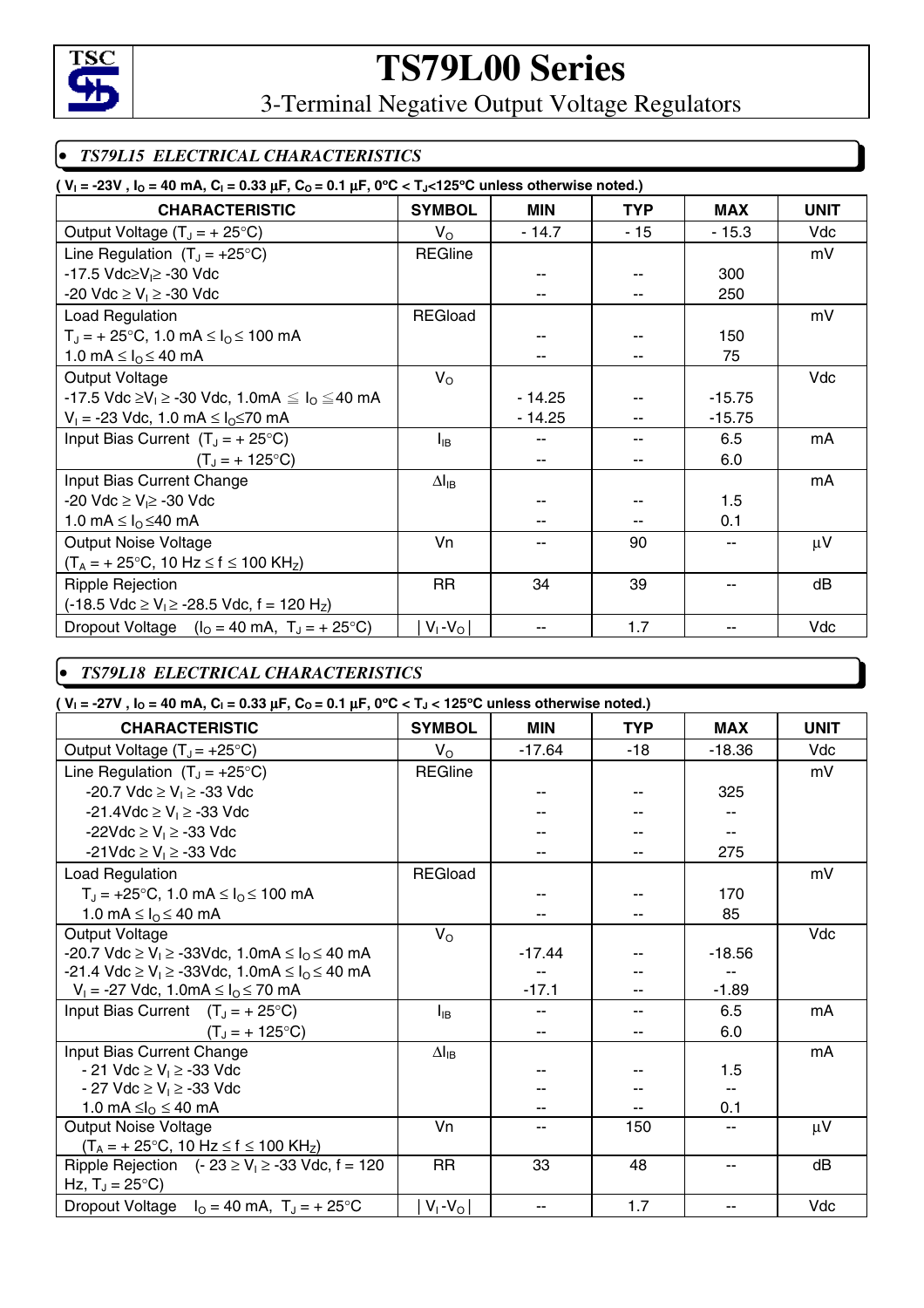

3-Terminal Negative Output Voltage Regulators

| • TS79L24 ELECTRICAL CHARACTERISTICS                                                                                                  |                 |            |            |            |             |  |  |
|---------------------------------------------------------------------------------------------------------------------------------------|-----------------|------------|------------|------------|-------------|--|--|
| $V_1$ = -33V, $I_0$ = 40 mA, C <sub>1</sub> = 0.33 µF, C <sub>0</sub> = 0.1 µF, 0°C < T <sub>J</sub> < 125°C unless otherwise noted.) |                 |            |            |            |             |  |  |
| <b>CHARACTERISTIC</b>                                                                                                                 | <b>SYMBOL</b>   | <b>MIN</b> | <b>TYP</b> | <b>MAX</b> | <b>UNIT</b> |  |  |
| Output Voltage $(T_J = + 25^{\circ}C)$                                                                                                | $V_{\rm O}$     | $-23.52$   | - 24       | $-24.48$   | Vdc         |  |  |
| Line Regulation $(T_J = +25^{\circ}C)$                                                                                                | <b>REGline</b>  |            |            |            | mV          |  |  |
| - 27 Vdc ≥V <sub>i</sub> ≥ -38 Vdc                                                                                                    |                 |            |            | 350        |             |  |  |
| - 27.5Vdc ≥ V <sub>1</sub> ≥ -38 Vdc                                                                                                  |                 |            |            | $-$        |             |  |  |
| - 28 Vdc ≥ V <sub>i</sub> ≥ -38 Vdc                                                                                                   |                 |            |            | 300        |             |  |  |
| <b>Load Regulation</b>                                                                                                                | <b>REGload</b>  |            |            |            | mV          |  |  |
| $T_J = +25$ °C, 1.0 mA $\leq I_O \leq 100$ mA                                                                                         |                 |            |            | 200        |             |  |  |
| 1.0 mA $\leq$ $I_{\Omega}$ $\leq$ 40 mA                                                                                               |                 |            |            | 100        |             |  |  |
| Output Voltage                                                                                                                        | $V_{\rm O}$     |            |            |            | Vdc         |  |  |
| -27 Vdc ≥ V <sub>1</sub> ≥ -38 Vdc, 1.0mA ≤ I <sub>0</sub> ≤ 40 mA                                                                    |                 | $-23.32$   |            | $-24.68$   |             |  |  |
| -28 Vdc ≥ V <sub>1</sub> ≥ -38 Vdc, 1.0mA ≤ I <sub>0</sub> ≤ 40 mA                                                                    |                 |            |            |            |             |  |  |
| $V_1 = -33$ Vdc, 1.0 mA $\leq I_0 \leq 70$ mA                                                                                         |                 | $-23.32$   |            | $-24.68$   |             |  |  |
| Input Bias Current                                                                                                                    | $I_{IB}$        |            |            |            | mA          |  |  |
| $(T_J = +25$ °C)                                                                                                                      |                 |            |            | 6.5        |             |  |  |
| $(T_J = + 125$ °C)                                                                                                                    |                 |            |            | 6.0        |             |  |  |
| Input Bias Current Change                                                                                                             | $\Delta I_{IB}$ |            |            |            | mA          |  |  |
| -28 Vdc ≥ V <sub>i</sub> ≥ -38 Vdc                                                                                                    |                 |            |            | 1.5        |             |  |  |
| 1.0 mA $\leq$ $I_{\odot}$ $\leq$ 40 mA                                                                                                |                 |            |            | 0.1        |             |  |  |
| <b>Output Noise Voltage</b>                                                                                                           | Vn              | --         | 200        | --         | $\mu$ V     |  |  |
| $(T_A = +25$ °C, 10 Hz ≤f ≤ 100 KH <sub>Z</sub> )                                                                                     |                 |            |            |            |             |  |  |
| <b>Ripple Rejection</b>                                                                                                               | <b>RR</b>       | 31         | 47         | --         | dB          |  |  |
| $(-29 \ge V_1 \ge -35$ Vdc, f = 120 H <sub>z</sub> , T <sub>J</sub> = 25 °C)                                                          |                 |            |            |            |             |  |  |
| Dropout Voltage, $I_0 = 40$ mA, $T_J = +25$ °C                                                                                        | $ V_1 - V_0 $   |            | 1.7        |            | Vdc         |  |  |

### *APPLICATIONS INFORMATION*

#### **Design Considerations**

 The TS79L00 Series of fixed voltage regulators are designed with Thermal Overload Protection that shuts down the circuit when subjected to an excessive power overload condition, Internal Short-Circuit Protection that limits the maximum current the circuit will pass.

 In many low current applications, compensation capacitors are not required. However, it is recommended that the regulator input be bypassed with a capacitor if the regulator is connected to the power supply filter with long

#### **FIGURE 1 - POSITIVE AND NEGATIVE REGULATOR**



wire lengths, or if the output load capacitance is large. An input bypass capacitor should be selected to provide good high-frequency characteristics to insure stable operation under all load conditions. A 0.33 µF or larger tantalum, mylar, or other capacitor having low internal impedance at high frequencies should be used to minimize ground loops and lead resistance drops since the regulator has no external sense lead. Bypassing the output is also recommended.

### **FIGURE 2-STANDARD APPLICATION**



A common ground is required between the input and the output voltages. The input voltage must remain typically 2.0 V above the output voltage even during the low point on the input ripple voltage.

 $= C<sub>1</sub>$  is required if regulator is located an appreciable distance

from power supply filter.

 $*$  =  $C<sub>o</sub>$  improves stability and transient response.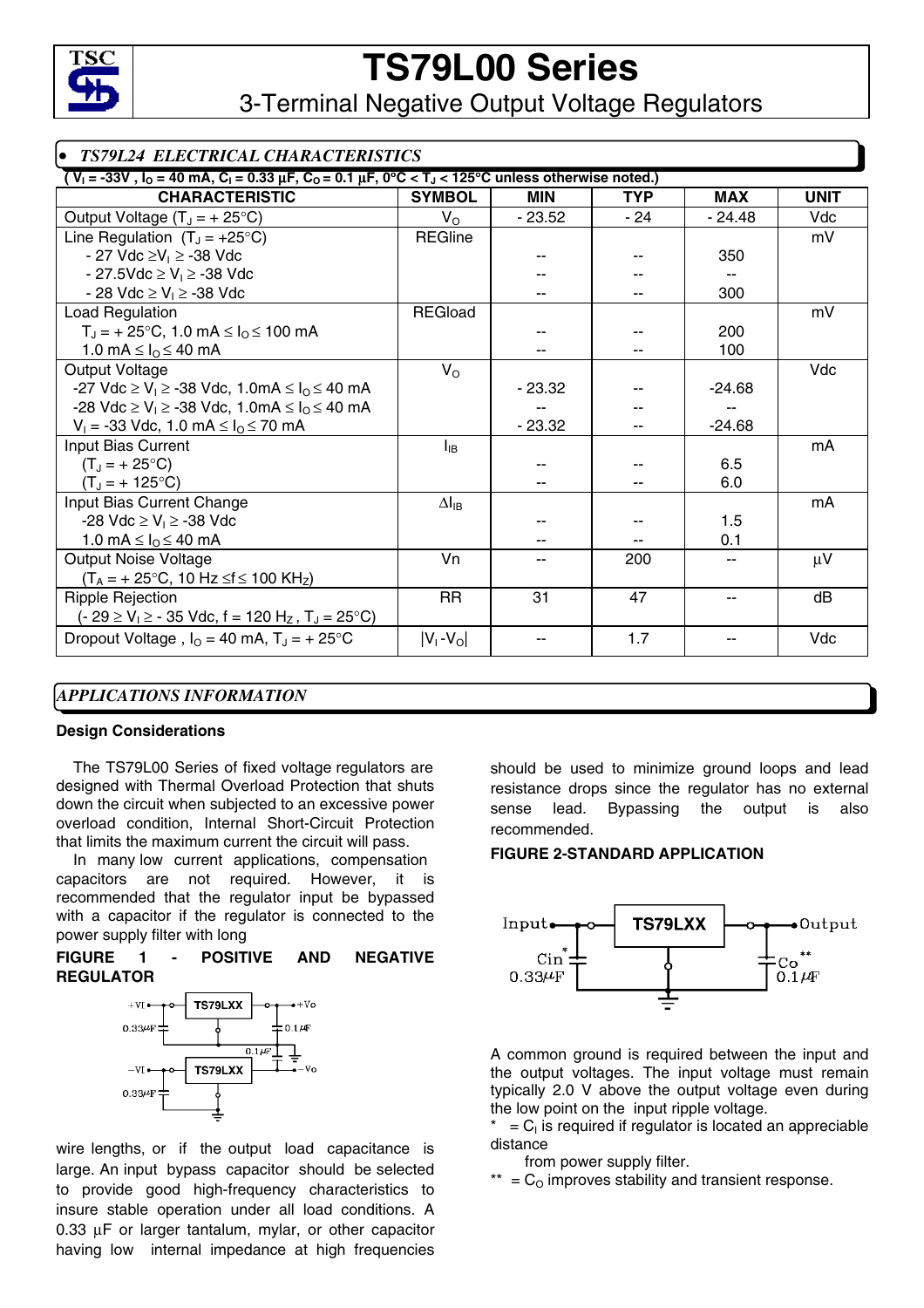

## **TS79L00 Series**  3-Terminal Negative Output Voltage Regulators

### **FIGURE 3-DROPOUT CHARACTERISTICS**







**FIGURE 7-MAXIMUM AVERAGE POWER DISSIPATION versus AMBIENT TEMPERATURE - TO-92 Type Package** 



### **FIGURE 4-DROPOUT VOLTAGE versus JUNCTION TEMPERATURE**



### **FIGURE 6-INPUT BIAS CURRENT versus INPUT VOLTAGE**

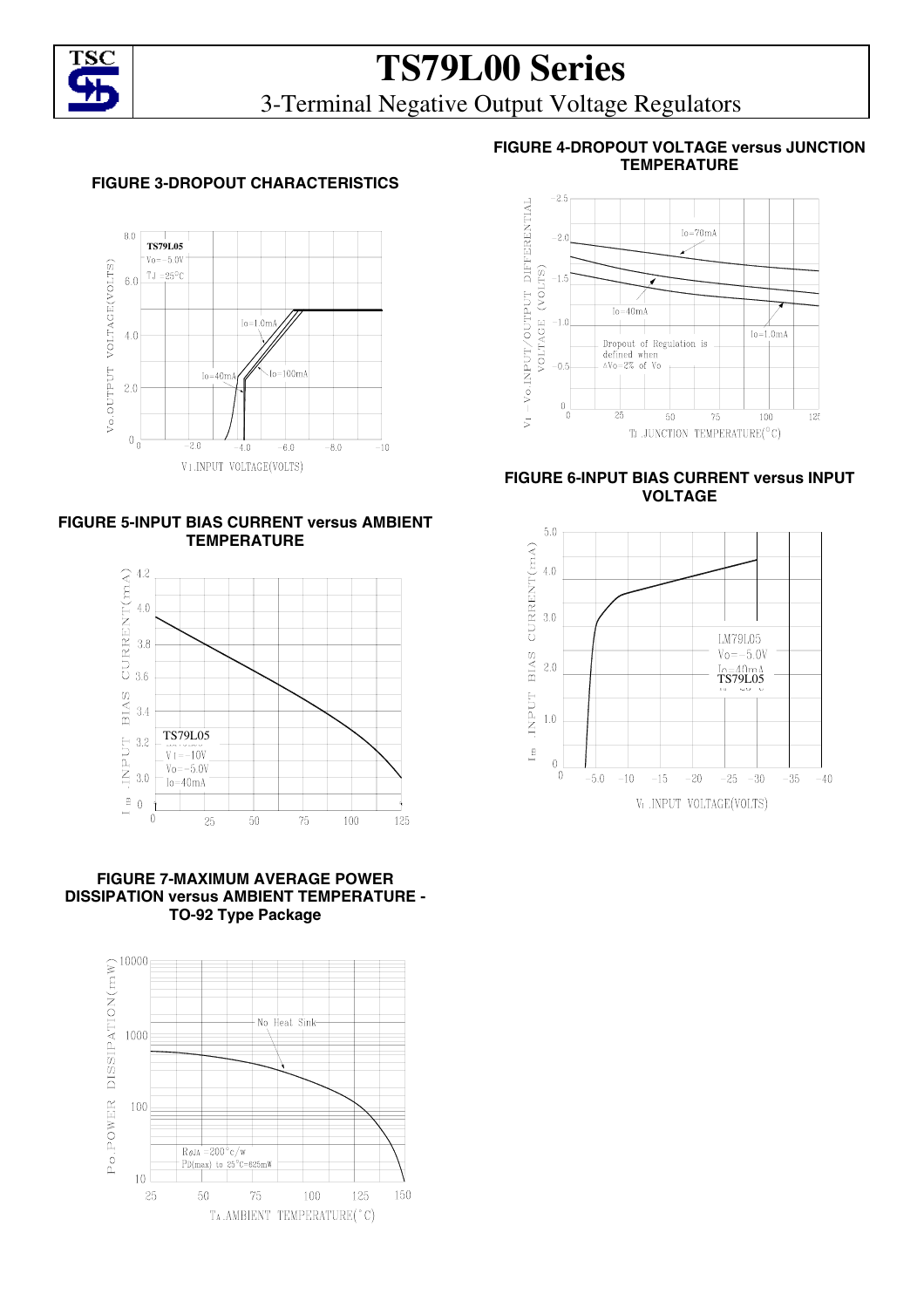

3-Terminal Negative Output Voltage Regulators

### **TO-92 Mechanical drawing**



| <b>TO-92 DIMENSION</b> |       |                    |               |            |  |
|------------------------|-------|--------------------|---------------|------------|--|
| <b>DIM</b>             |       | <b>MILLIMETERS</b> | <b>INCHES</b> |            |  |
|                        | MIN   | <b>MAX</b>         | MIN           | <b>MAX</b> |  |
| A                      | 4.3   | 4.7                | 0.169         | 0.185      |  |
| в                      | 4.3   | 4.7                | 0.169         | 0.185      |  |
| C                      | 14.3  | 14.3               | 0.563         | 0.563      |  |
| D                      | 0.435 | 0.485              | 0.017         | 0.019      |  |
| Е                      | 2.19  | 2.81               | 0.086         | 0.111      |  |
| F                      | 3.3   | 3.7                | 0.130         | 0.146      |  |
| G                      | 2.42  | 2.66               | 0.095         | 0.105      |  |
| н                      | 0.375 | 0.425              | 0.015         | 0.107      |  |

### **SOP-8 Mechanical drawing**

SOP-8



| <b>SOP-8 DIMENSION</b> |             |                    |            |               |  |
|------------------------|-------------|--------------------|------------|---------------|--|
|                        |             | <b>MILLIMETERS</b> |            | <b>INCHES</b> |  |
| DIM                    | <b>MIN</b>  | <b>MAX</b>         | <b>MIN</b> | <b>MAX</b>    |  |
| A                      | 4.80        | 5.00               | 0.189      | 0.196         |  |
| B                      | 3.80        | 4.00               | 0.150      | 0.157         |  |
| C                      | 1.35        | 1.75               | 0.054      | 0.068         |  |
| D                      | 0.35        | 0.49               | 0.014      | 0.019         |  |
| F                      | 0.40        | 1.25               | 0.016      | 0.049         |  |
| G                      |             | 1.27BSC            |            | 0.05BSC       |  |
| K                      | 0.10        | 0.25               | 0.004      | 0.009         |  |
| М                      | $0^{\circ}$ | $7^\circ$          | ∩°         | $7^\circ$     |  |
| P                      | 5.80        | 6.20               | 0.229      | 0.244         |  |
| R                      | 0.25        | 0.50               | 0.010      | 0.019         |  |